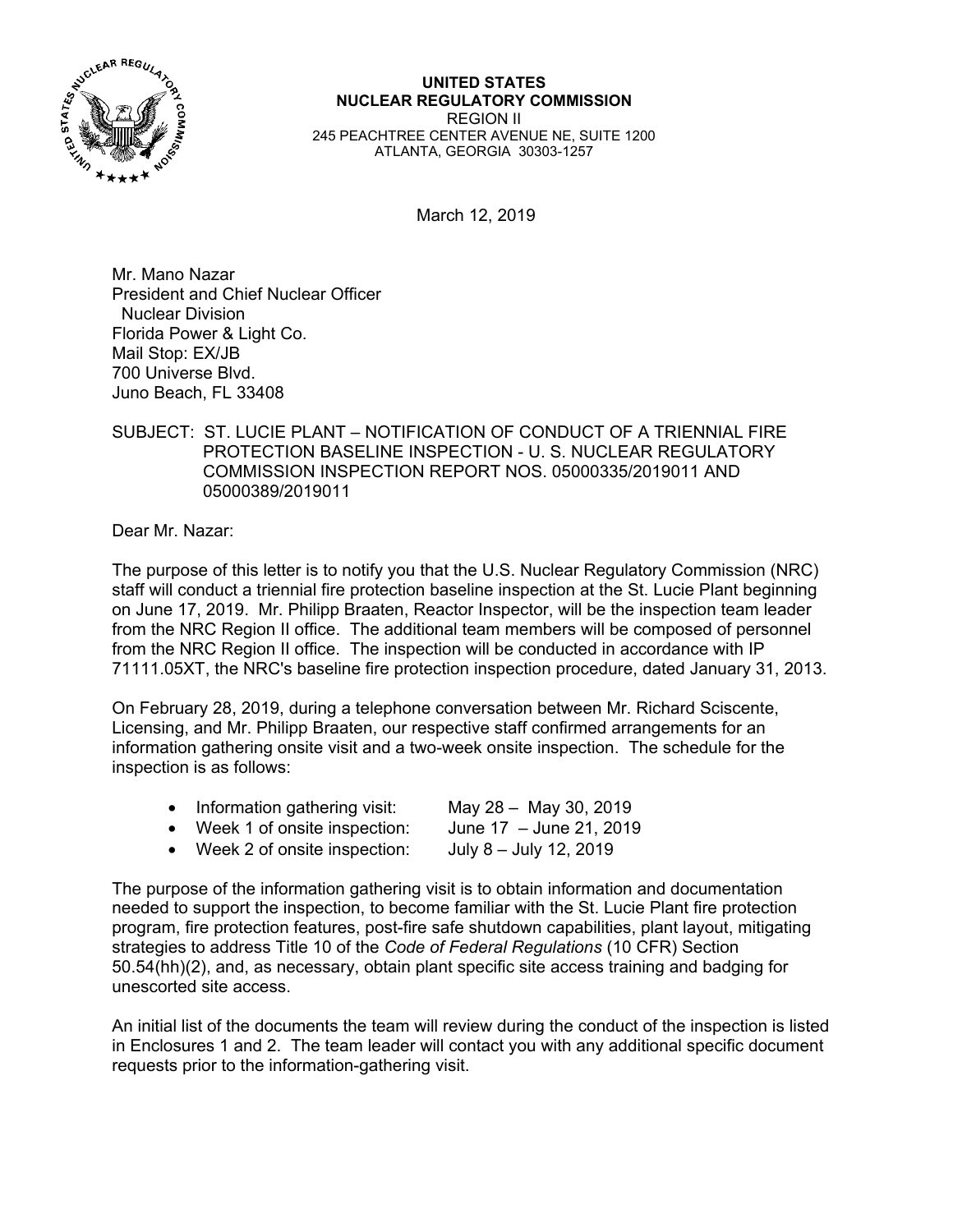During the information-gathering visit, the team will also discuss the following inspection support administrative details: office space and location; specific documents requested to be made available to the team in their office spaces; arrangements for reactor site access (including radiation protection training, security, safety, and fitness for duty requirements); and the availability of knowledgeable plant staff and licensing organization personnel to serve as points of contact during the inspection.

We request that during the on-site inspection weeks you ensure that copies of analyses, evaluations, or documentation regarding the implementation and maintenance of the station fire protection program, including post-fire safe shutdown capability, be readily accessible to the team for their review. Of specific interest for the fire protection portion of the inspection, are those documents, which establish that your fire protection program satisfies NRC regulatory requirements and conforms to applicable NRC and industry fire protection guidance (i.e., fire protection compliance assessment documents). For the 10 CFR 50.54(hh)(2) portion of the inspection, those documents implementing your mitigating strategies and demonstrating the management of your commitments for the strategies are of specific interest. Also, personnel should be available at the site during the inspection who are knowledgeable regarding those plant systems required to achieve and maintain safe shutdown conditions from inside and outside the control room, including the electrical aspects of the relevant post-fire safe shutdown analyses, reactor plant fire protection systems and features, and the station fire protection program and its implementation.

This letter does not contain new or amended information collection requirements subject to the Paperwork Reduction Act of 1995 (44 U.S.C. 3501 et seq.). Existing information collection requirements were approved by the Office of Management and Budget, under control number 3150 0011. The NRC may not conduct or sponsor, and a person is not required to respond to, a request for information or an information collection requirement unless the requesting document displays a currently valid Office of Management and Budget control number.

In accordance with 10 CFR 2.390 of the NRC Rules and Practices, a copy of this letter and its enclosures will be available electronically for public inspection in the NRC Public Document Room or from the Publicly Available Records System (PARS) component of NRC's document system (ADAMS). ADAMS is accessible from the NRC Web site at http://www.nrc.gov/readingrm/adams.hmtl (the Public Electronic Reading Room).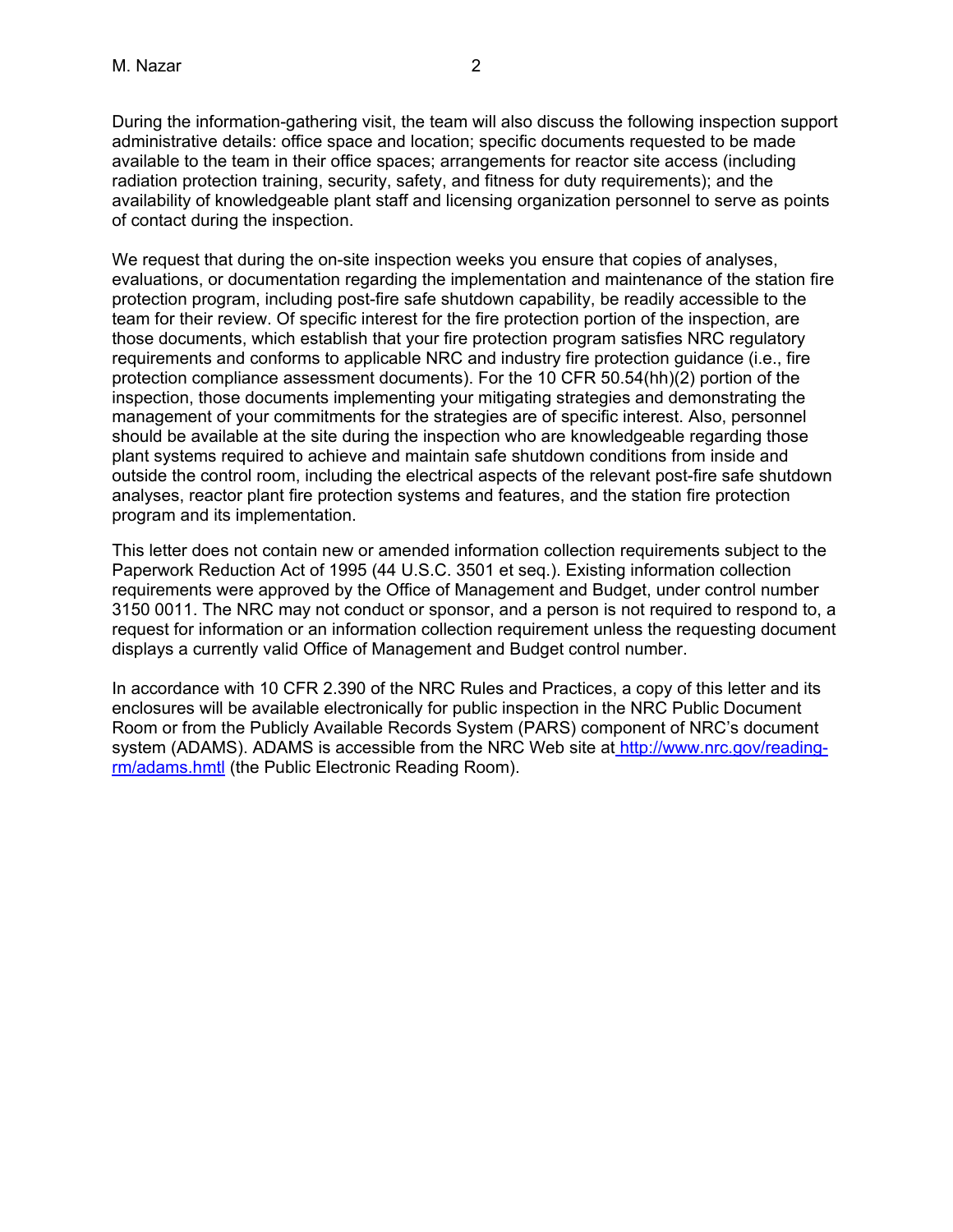Your cooperation and support during this inspection will be appreciated. If you have questions concerning this inspection, or the inspection team's information or logistical needs, please contact Philipp Braaten, the team leader in the Region II office at 404-997-4651 or me at 404- 997-4521.

Sincerely,

# */RA/*

Scott M. Shaeffer, Chief Engineering Branch 2 Division of Reactor Safety

Docket Nos: 50-335, 50-389 License Nos: DPR-67, NPF-16

Enclosures:

- 1. Triennial Fire Protection Inspection Supporting **Documentation**
- 2. Mitigating Strategies Supporting Documentation
- cc: Distribution via Listserv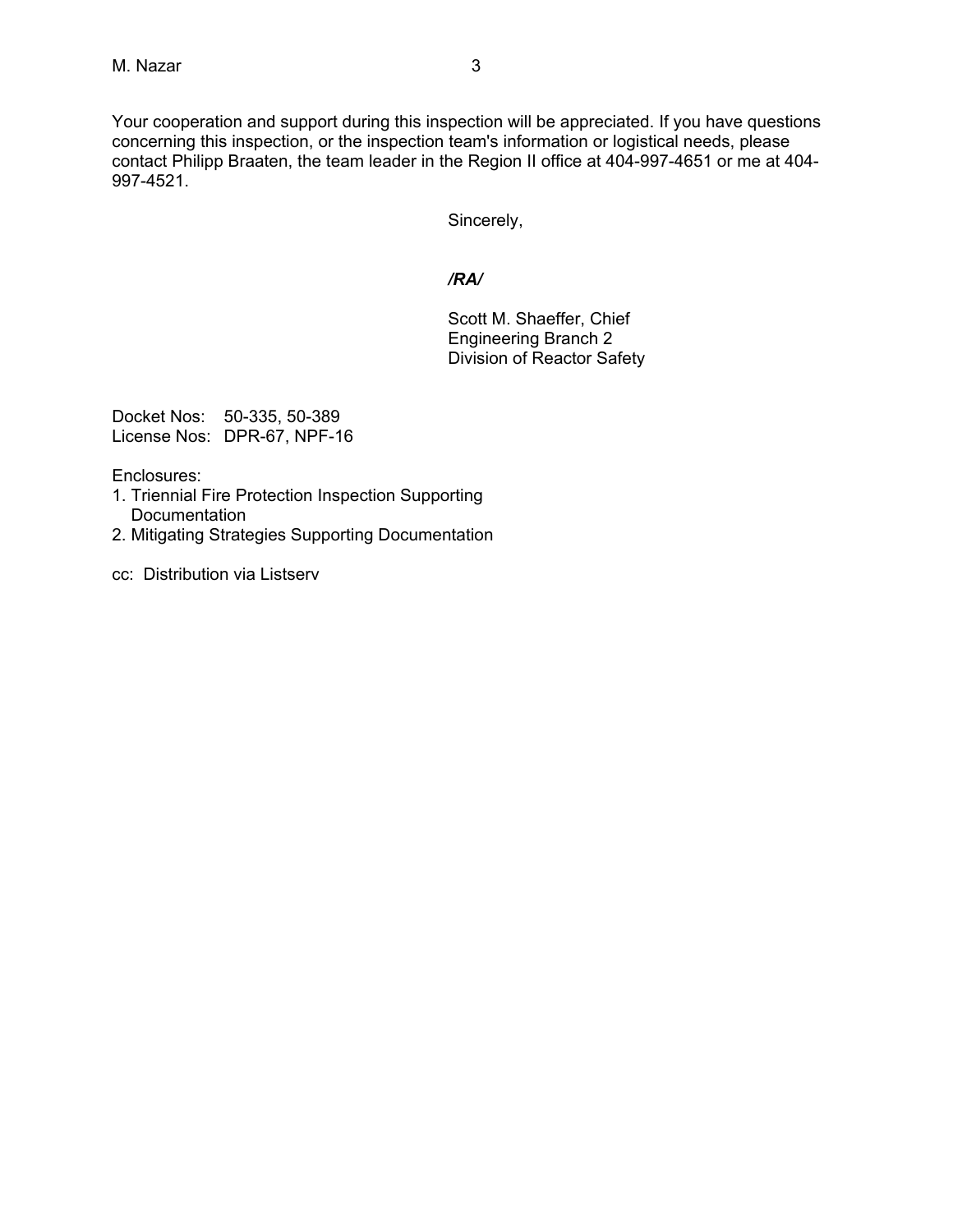#### SUBJECT: ST. LUCIE PLANT – NOTIFICATION OF CONDUCT OF A TRIENNIAL FIRE PROTECTION BASELINE INSPECTION - U. S. NUCLEAR REGULATORY COMMISSION INSPECTION REPORT NOS. 05000335/2019011 AND 05000389/2019011 dated March 12, 2019

#### **DISTRIBUTION:**

RIDSNRRDIRS PUBLIC RidsNrrPMStLucie Resource

\* See previous page for concurrence

 $\boxtimes$  PUBLICLY AVAILABLE  $\Box$  NON-PUBLICLY AVAILABLE  $\Box$  SENSITIVE  $\boxtimes$  NON-SENSITIVE

ADAMS: **X** Yes ACCESSION NUMBER: **ML19071A090 X** SUNSI REVIEW COMPLETE **FORM 665 ATTACHED** 

| <b>OFFICE</b>        | RII:DRS/EB2 | RII:DRS/EB2 |             |                  |             |                         |
|----------------------|-------------|-------------|-------------|------------------|-------------|-------------------------|
| <b>ISIGNATURE</b>    | PJB4        | <b>SMS</b>  |             |                  |             |                         |
| <b>INAME</b>         | P. BRAATEN  | S. SHAEFFER |             |                  |             |                         |
| <b>IDATE</b>         | 03/8/2019   | 03/12 /2019 | /2019<br>3/ | /2019<br>3/      | /2019<br>3/ | /2019<br>3/             |
| <b>IE-MAIL COPY?</b> | YES<br>NO   | YES<br>NO   | YES<br>NO   | YES<br><b>NO</b> | YES<br>NO   | <b>NO</b><br><b>YES</b> |

OFFICIAL RECORD COPY DOCUMENT NAME: S:\DRS New\Eng Branch 2\REPORTS\TFPI Reactor Inspection Reports\St. Lucie\Inspection Report\Report 2019-011\St Lucie 2019011 TFPI Notification Letter.docx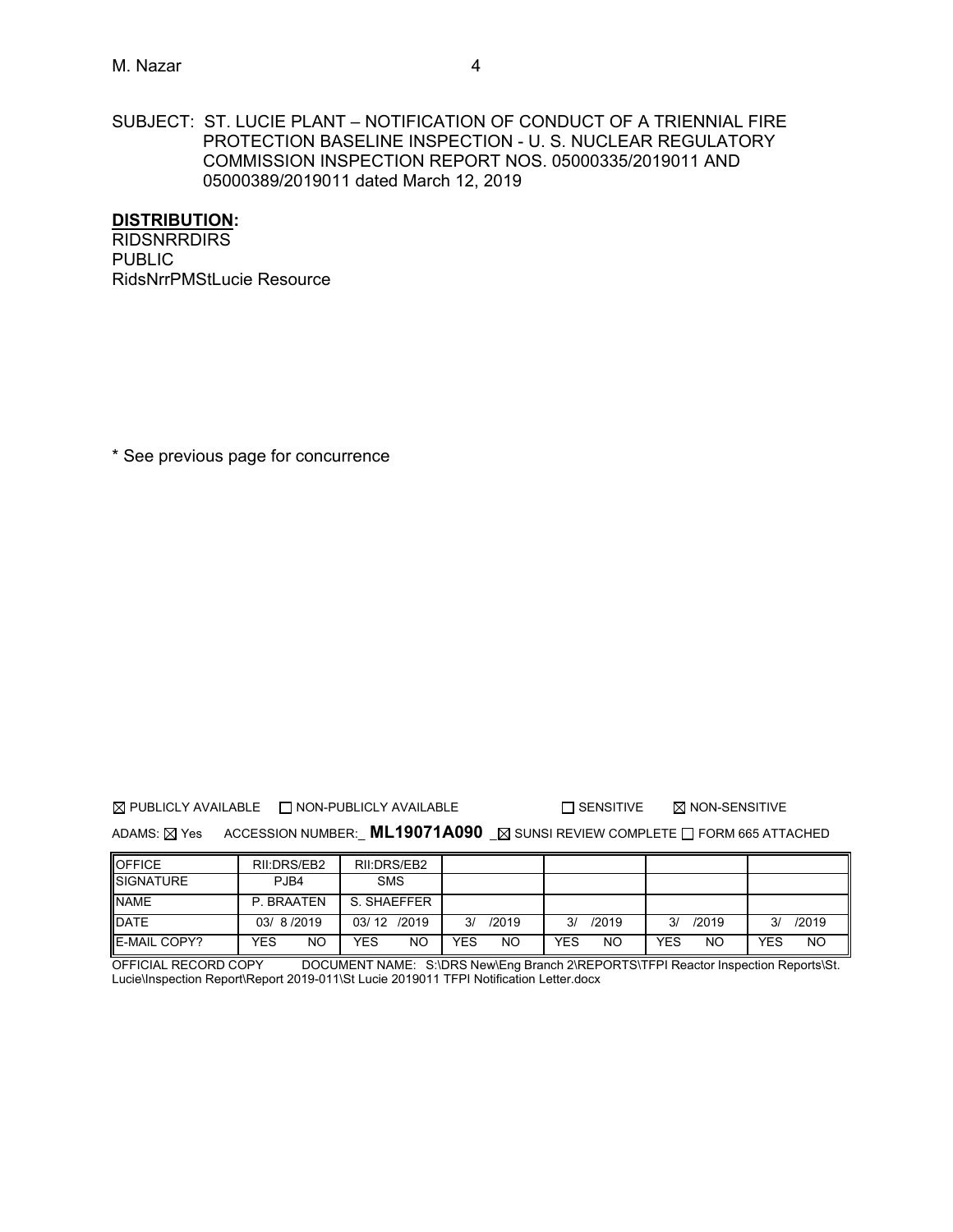# **TRIENNIAL FIRE PROTECTION INSPECTION SUPPORTING DOCUMENTATION**

The documents and information requested below should generally be made available to the inspection team during the on-site information-gathering visit for the team's use both on-site and off-site during the inspection. Electronic format is the preferred media, except where specifically noted. If electronic media is made available via an internet based remote document management system, then the remote document access must allow inspectors to download, save, and print the documents in the NRC's regional office. Electronic media on compact disc or paper records (hard copy) are acceptable. At the end of the inspection, the documents in the team's possession will not be retained.

Approximately three weeks before the on-site information-gathering visit, the following documents should be made available to the team leader for review in the regional office:

- Post-fire Nuclear Safety Capability, Systems, and Separation Analysis (request A.1)
- Fire Hazards Analysis and/or NFPA 805 Design Basis Document (request A.2)
- Fire Probabilistic Risk Assessment (PRA) Summary Document or full PRA Document (request A.3)
- NFPA 805 Transition Report, developed in accordance with NEI 04-02 (request A.4)
- Fire Risk Evaluations (i.e., NFPA 805 Section 2.4.3) (request A.5)
- Plant Change Evaluations (i.e., NFPA 805 Section 2.4.4) (request A.6)
- Analysis that demonstrates nuclear safety performance criteria can be achieved and maintained for those areas that require recovery actions (request A.7)

Based on review of the above seven documents, team leader should identify a preliminary list of fire areas being considered for inspection prior to the on-site information gathering visit. During the information-gathering visit, or shortly thereafter, the fire areas selected for inspection will be determined.

This document request is based on *typical documents* that a generic plant might have. As such, this generic document request is not meant to imply that any specific plant is required to have all of the listed documents. It is recognized that some documents listed below may not be available for your plant. In addition, the document titles listed below are based on typical industry document names; your plant specific document titles may vary.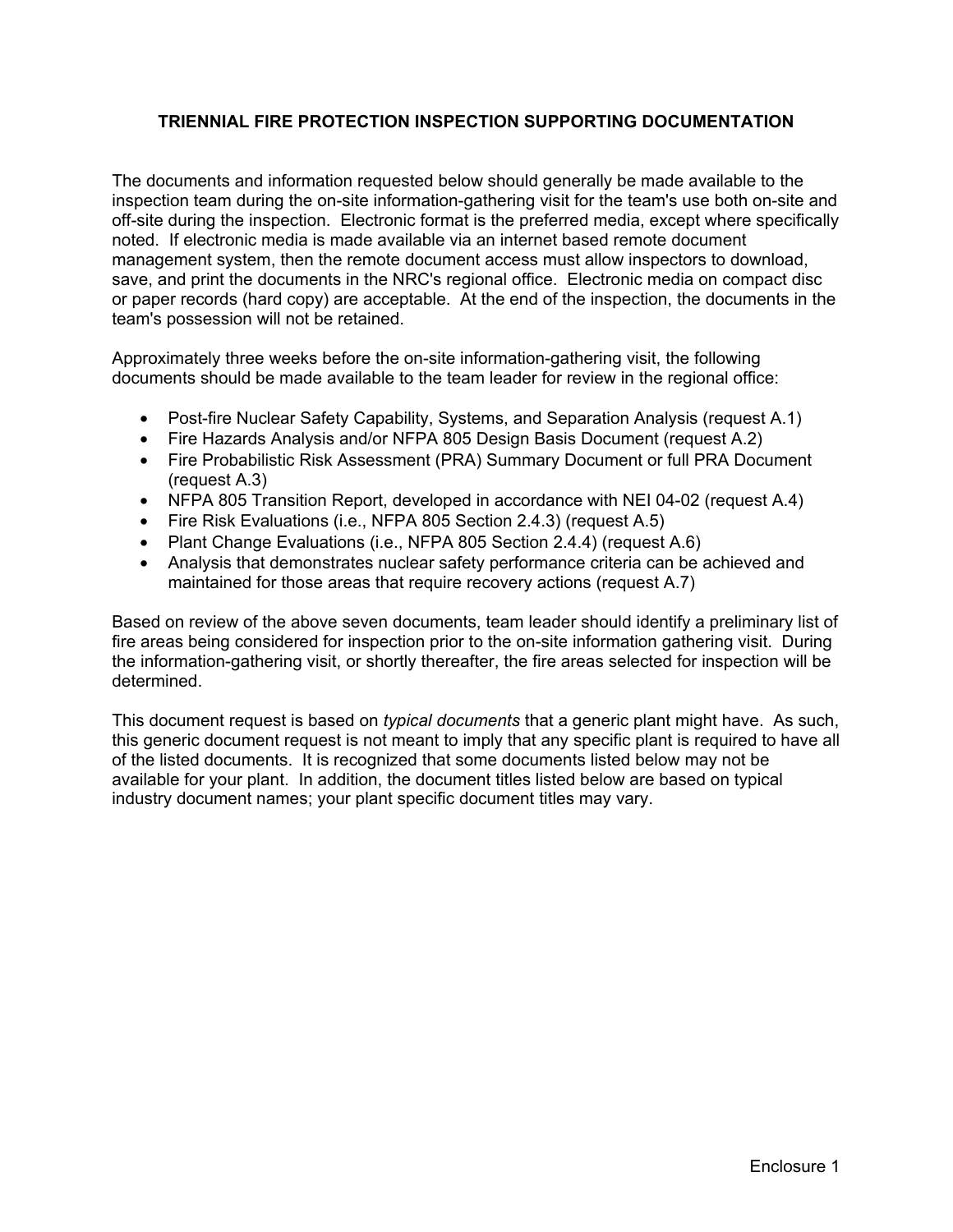#### A. DESIGN AND LICENSING BASIS DOCUMENTS

- A.1 Post-fire Nuclear Safety Capability, Systems, and Separation Analysis.
- A.2 Fire Hazards Analysis and/or NFPA 805 Design Basis Document.
- A.3 Fire PRA Summary Document or full PRA Document (if summary document not available).
- A.4 NFPA 805 Transition Report developed in accordance with NEI 04-02.
- A.5 Fire Risk Evaluations (i.e., NFPA 805 Section 2.4.3).
- A.6 Plant Change Evaluations (i.e., NFPA 805 Section 2.4.4).
- A.7 Analysis that demonstrates nuclear safety performance criteria can be achieved and maintained for those areas that require recovery actions.
- A.8 Fire Protection Program and/or Fire Protection Plan.
- A.9 LIST of post-fire safe shutdown components (i.e., safe shutdown equipment list).
- A.10 Fire Protection System Design Basis Document.
- A.11 LIST of applicable NFPA codes and standards and issuance dates (i.e., codes of record).
- A.12 LIST of deviations from (a) NFPA codes of record, or (b) NFPA 805 fundamental fire protection program and design elements (i.e., NFPA 805, Chapter 3).
- A.13 NFPA Compliance Review Report.
- A.14 Report or evaluation that compares the fire protection program to the NRC Branch Technical Position (BTP) 9.5-1 Appendix A.
- A.15 COPY of licensee submittals and NRC safety evaluation reports that are specifically listed in the facility operating license for the approved fire protection program.
- A.16 COPY of NRC Safety Evaluation Reports that form the licensing basis for:
	- Fire Protection Program; and
	- Post-fire Nuclear Safety Capability Assessment.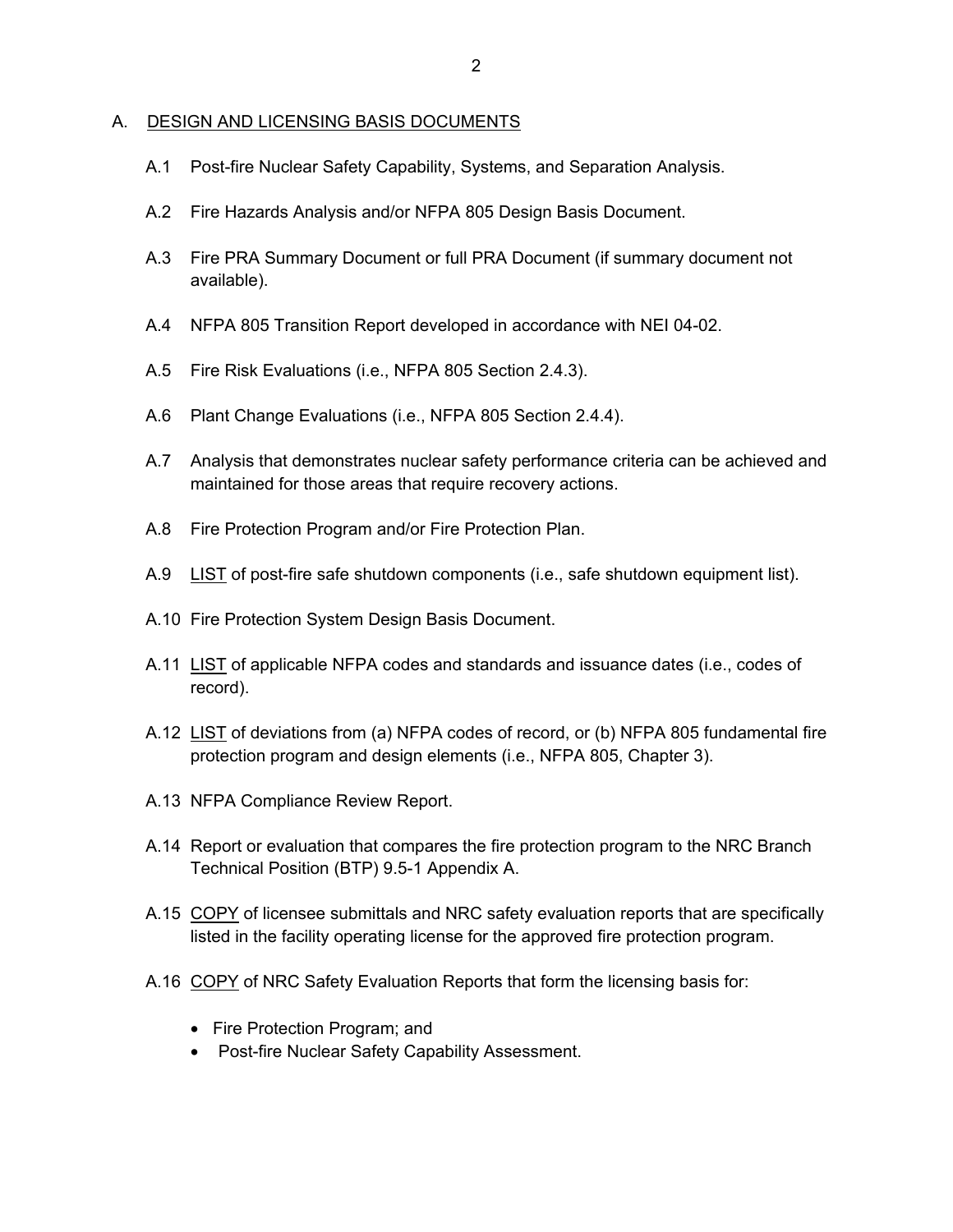A.17 COPY of NRC approved exemptions for plant fire protection and post-fire nuclear safety capability features.

- A.18 COPY of exemption requests submitted but not yet approved for plant fire protection and post-fire nuclear safety capability features.
- A.19 LIST of nuclear safety capability design changes completed in the last three years (including their associated 10 CFR 50.59 and NFPA 805 plant change evaluations).
- A.20 Facility Operating License.
- A.21 Technical Specifications (electronic format only).
- A.22 Technical Requirements Manual (electronic format only).
- A.23 Updated Final Safety Analysis Report (electronic format only).

### B. GENERAL PLANT DESIGN DOCUMENTS

- B.1 Piping and instrumentation diagrams (P&IDs) and legend list for components used to achieve and maintain nuclear safety performance criteria for (C-size paper drawings & electronic format)
	- Fires outside the main control room: and
	- Fires in areas requiring recovery actions at other than primary control stations.
- B.2 P&IDs and legend list for fire protection systems, including fire water supply, water suppression sprinklers & deluge, and CO2 and Halon systems (C-size paper drawings & electronic format).
- B.3 Yard layout drawings for underground fire protection buried piping (C-size paper drawings & electronic format).
- B.4 AC and DC electrical system single line diagrams, from off-site power down to the highest safety-related bus level (typically 4kV, EDG bus) (C-size paper drawings & electronic format).
- B.5 Single line diagrams for motor control centers (MCCs) that supply post-fire nuclear safety component loads (only for selected fire areas) (C-size paper drawings & electronic format).
- B.6 Equipment location drawings, which identify the physical plant locations of, post-fire nuclear safety capability equipment (electronic format).
- B.7 Plant layout drawings, which identify the following (electronic format):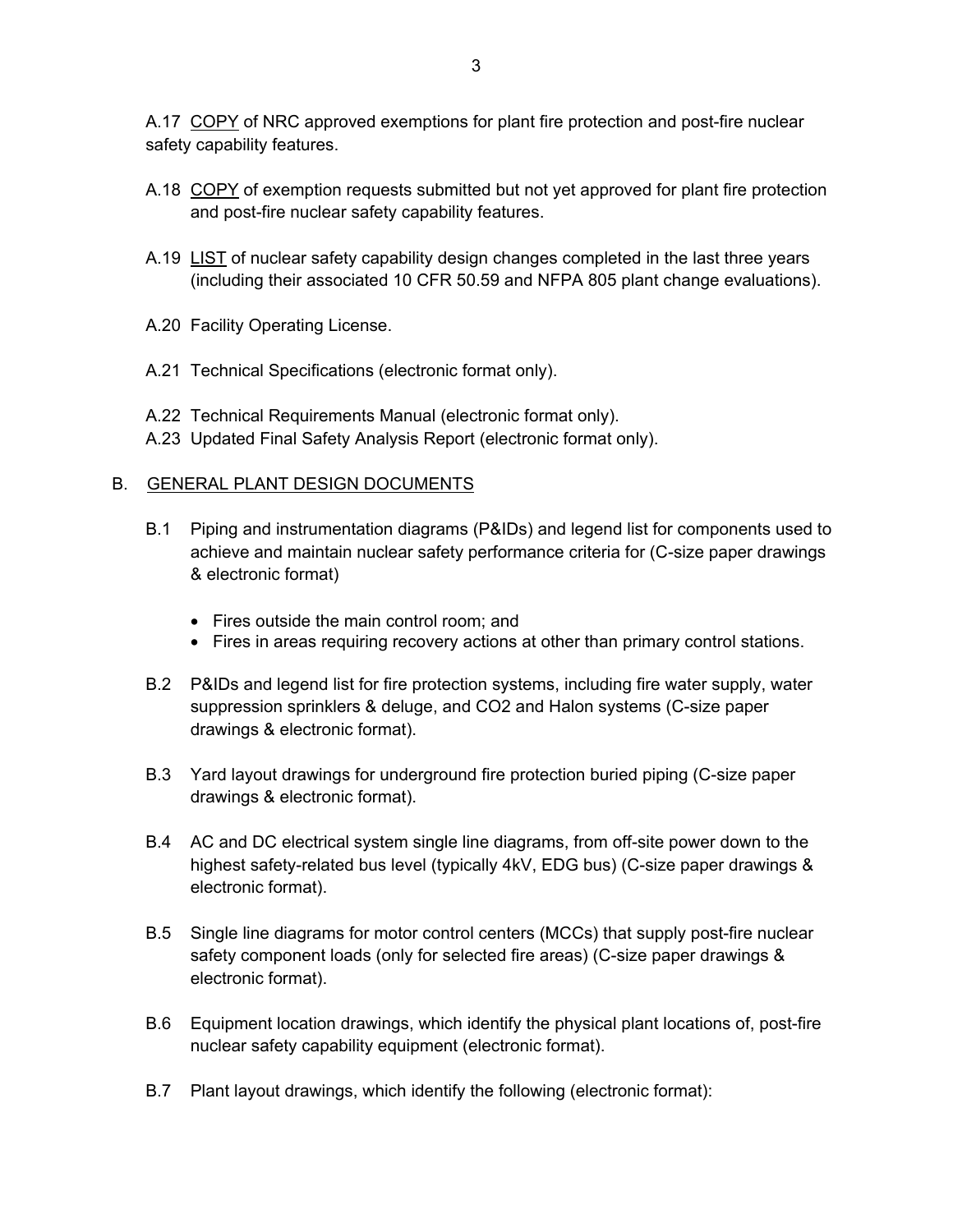- Plant fire area boundaries:
- Combustible control zone drawings;
- Areas protected by automatic fire suppression and detection; and
- Locations of fire protection equipment.

### C. CLASSIC FIRE PROTECTION

- C.1 COPY of fire protection program implementing procedures (e.g., administrative controls, surveillance testing, fire brigade).
- C.2 LIST of calculations and engineering analyses, studies, or evaluations for the fire protection system, including the fire water system.
- C.3 Hydraulic calculation or analysis for fire protection water system.
- C.4 Last two completed surveillance's of fire protection features in the selected fire areas (detection, suppression, damper inspections, damper tests, penetration inspections, barrier inspections, etc.).
- C.5 LIST of routine tests, surveillances, and preventive maintenance on fire pumps, including pump controllers and batteries.
- C.6 Last two completed annual fire pump pressure and flow tests.
- C.7 Last two completed monthly and/or quarterly fire pump tests.
- C.8 Last two completed fire loop flow tests and loop flushes.
- C.9 CO2 and Halon initial discharge testing or calculation that determined appropriate concentrations and soak or hold times can be achieved (only for selected fire areas).
- C.10 Last five hot work permits (at power).
- C.11 Last five transient combustible permits (at power).
- C.12 For Fire Brigade Drills, provide the following:
	- Last five fire brigade drill critiques;
	- Last drill critique for a drill with off-site fire department support;
	- Last unannounced drill critique;
	- Last back-shift drill critique;
	- Dates, shifts, and locations of unannounced drills for last three years;
	- Summary of any unsatisfactory drill performance items for last three years; an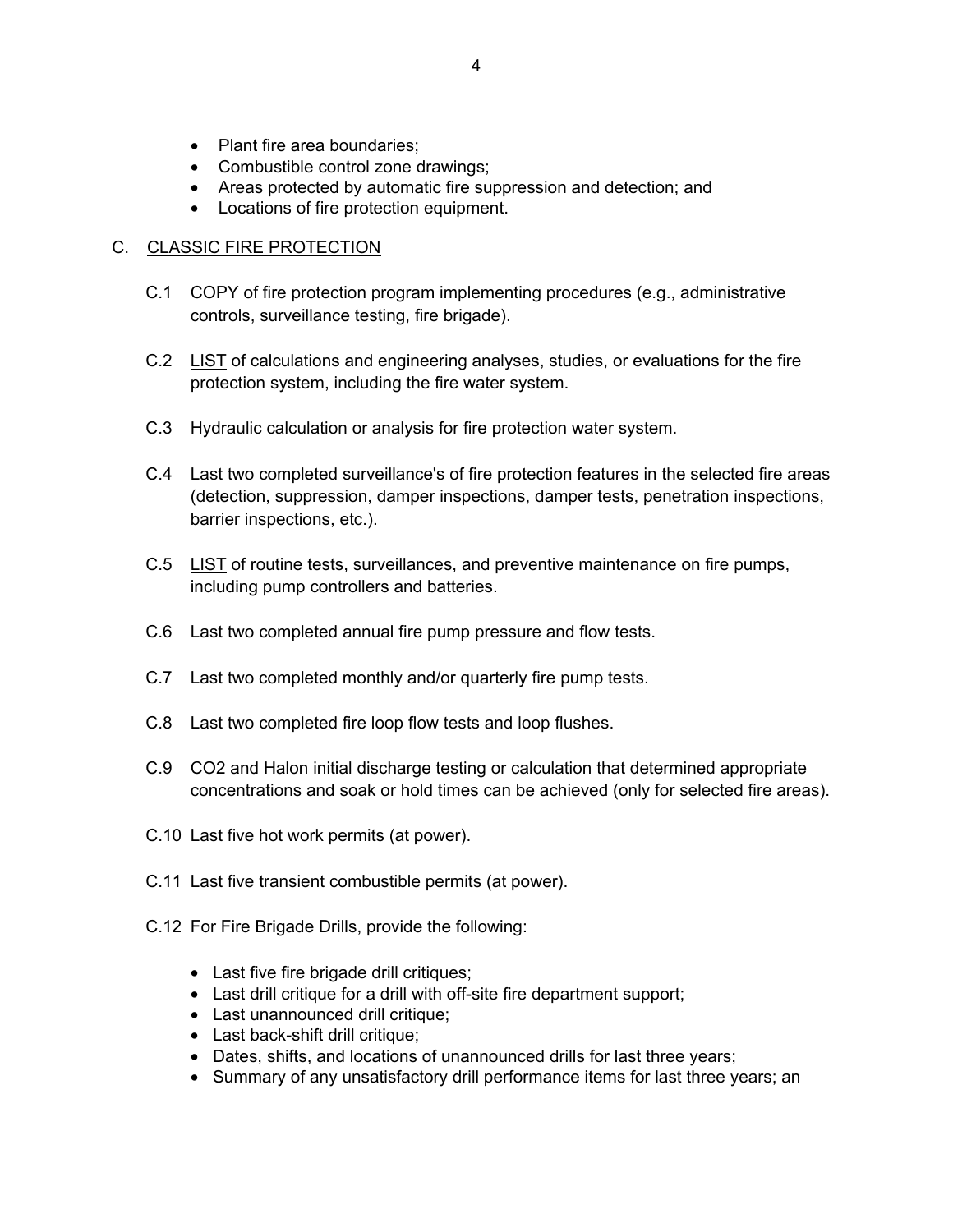- Last unannounced drill critique by a qualified individual independent of the licensee's staff.
- C.13 For fire brigade equipment, provide the following:
	- Procedure for inventory and inspection; and
	- Most recent inspection and inventory results.
- C.14 Fire Brigade Qualifications, including self-contained breathing apparatus (SCBA) and training lesson plans.
- C.15 COPY of the mutual aid agreement for the "first-due" local fire department that is currently in effect.
- C.16 COPY of the evaluation or analysis of the effects of fire suppression activities on the ability to achieve the nuclear safety performance criteria (only for selected fire areas), including:
	- An automatic or manually actuated suppression system, due to a fire in a single location, will not indirectly cause damage to the success path; and
	- inadvertent actuation or rupture of a suppression system will not indirectly cause damage to the success path; and
	- demonstration of adequate drainage for areas protected by water suppression systems;
	- hydrostatic rating of any floor penetration seals installed within the fire areas that are credited with keeping water from leaking into fire areas below.
- C.17 Pre-fire plans for all fire areas.
- C.18 For Emergency Lighting Units (ELU), provide the following:
	- COPY of performance based emergency light assessments;
	- LIST of Preventive Maintenance tasks, frequencies, and bases;
	- Most recently performed monthly or quarterly functional test;
	- Most recently performed battery discharge performance test;
	- ELU battery loading analysis;
	- vendor manual(s) for on-site inspector use;
	- results of black-out testing (if performed);
	- Maintenance Rule program information related to the ELU; and
	- Compensatory measures taken when ELU are out of service
- C.19 Impairment Log (at start of inspection), for fire protection features that are out of service.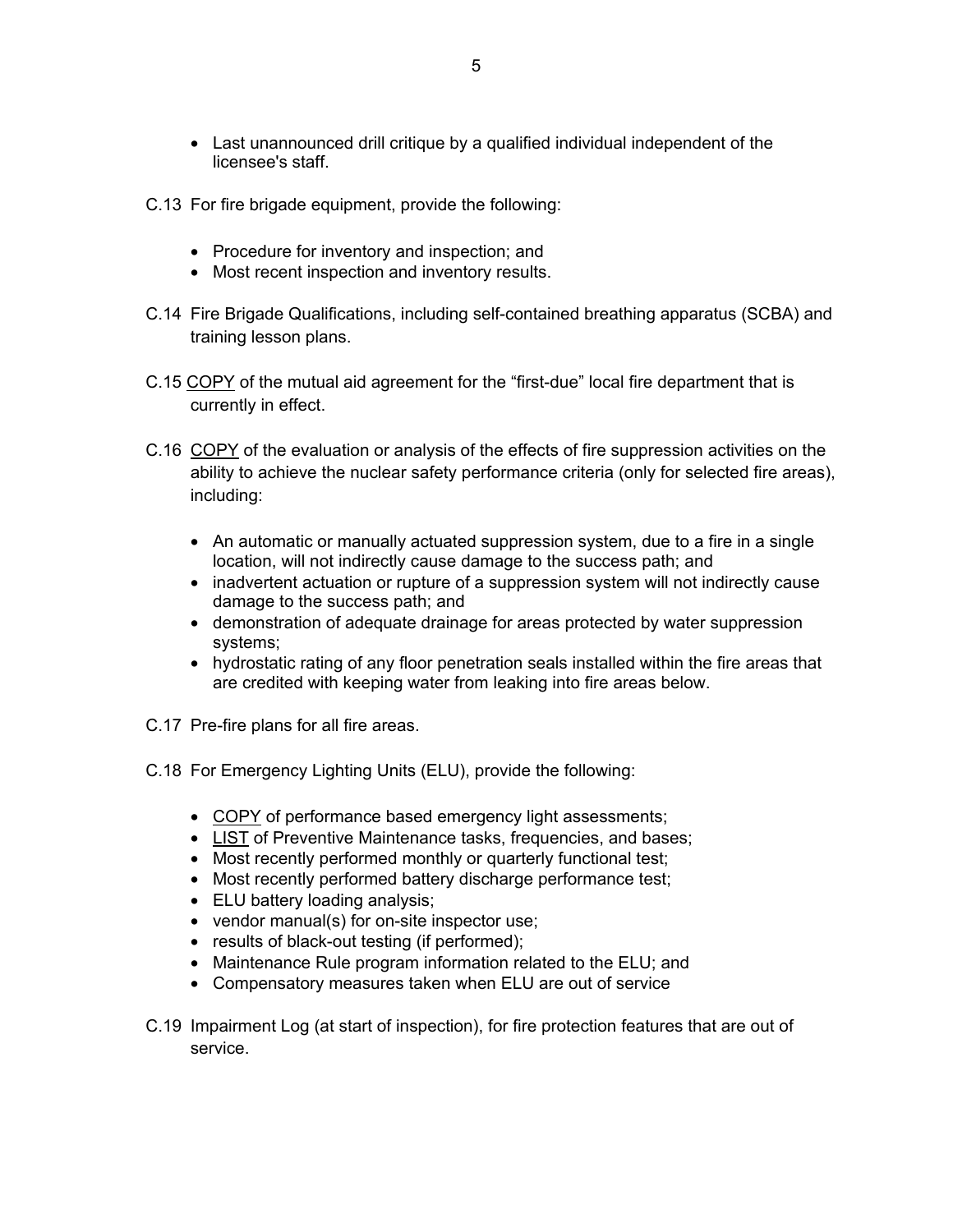- C.20 Three Fire Protection screening reviews for recent design changes, modifications, or temporary modifications (i.e., an NFPA 805 plant change evaluation that screened out).
- C.21 LIST of penetration seal work, re-work, or installation activities, in the last three years.
- C.22 LIST of fire wrap work, re-work, or installation activities, in the last three years.
- C.23 Fire protection system health reports for the two most recent quarters.
- C.24 Fire protection program health report for the two most recent quarters.
- C.25 Emergency lighting system health reports for the two most recent quarters.
- C.26 LIST of fire protection system design changes completed in the last three years (including their associated 10 CFR 50.59 and NFPA 805 plant change evaluations).
- C.27 LIST of fire protection system NFPA 805 engineering equivalency evaluations completed in the last three years.
- C.28 Licensee evaluation of industry operating experience, such as: (Specific items to be selected by the inspector)
	- NRC IN 2005-03, Inadequate Design and Installation of Seismic-Gap Fire Barriers;
	- NRC IN 2006-22, Ultra-Low Sulfur Diesel Fuel Oil Usage, for diesel fire pump;
	- NRC IN 2009-02, Bio-Diesel Fuel Oil Usage, for diesel fire pump; and
	- NRC IN 2009-29, Fire Pumps Fail to Start due to a Fire.
- C.29 COPY of any test, surveillance, or maintenance procedure (current revision), including any associated data forms, for any requested "last performed" test, surveillance, or maintenance.

# D. **ELECTRICAL**

- D.1 Identify whether the cables in the selected fire areas are predominantly Thermoset or Thermoplastic. Specifically identify any Thermoplastic cable in the selected fire areas.
- D.2 Nuclear safety circuit coordination analysis for fuse and breaker coordination of nuclear safety capability components.
- D.3 Administrative or configuration control procedures that govern fuse replacement (e.g., fuse control procedures).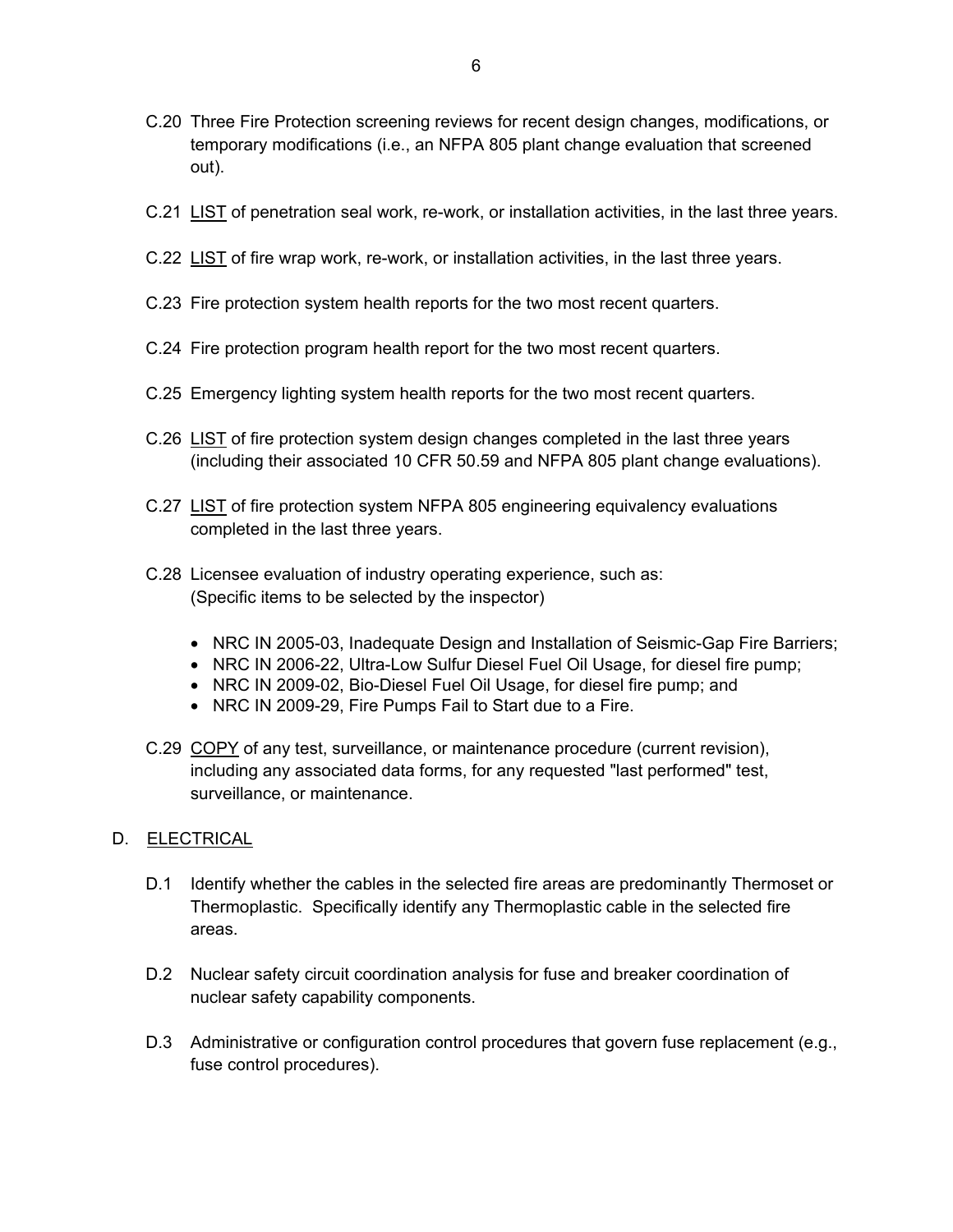- D.4 Maintenance procedures that verify breaker over-current trip settings to ensure coordination remains functional, for post-fire nuclear safety capability components.
- D.5 Electrical system health reports for the two most recent quarters.
- D.6 Last surveillance demonstrating operability of those components operated from the primary control stations.
- D.7 LIST of post-fire nuclear safety capability system and component design changes completed, in the last three years.
- D.8 LIST of identified fire induced circuit failure configurations (only for selected fire areas).

### E. OPERATIONS

- E.1 LIST of calculations and engineering analyses, studies, or evaluations for the nuclear safety capability methodology.
- E.2 LIST of licensed operator Job Performance Measures (JPMs) for operator actions required to achieve and maintain post-fire nuclear safety performance criteria.
- E.3 LIST of non-licensed operator training associated with non-licensed operator actions to achieve and maintain post-fire nuclear safety performance criteria (including JPMs, in-field training walkdowns, simulations, or initial qualification).
- E.4 Lesson plans for post-fire nuclear safety capability training for licensed and nonlicensed operators.
- E.5 For recovery actions, provide the following:
	- Manual Action Feasibility Study;
	- Operator Time Critical Action Program;
	- Time lines for time-critical recovery actions; and
	- Time line validations.
- E.6 Thermal hydraulic calculation or analysis that determines the time requirements for time-critical manual operator actions.
- E.7 Operating procedures to achieve and maintain nuclear safety performance criteria from the control room, with a postulated fire in the selected fire areas.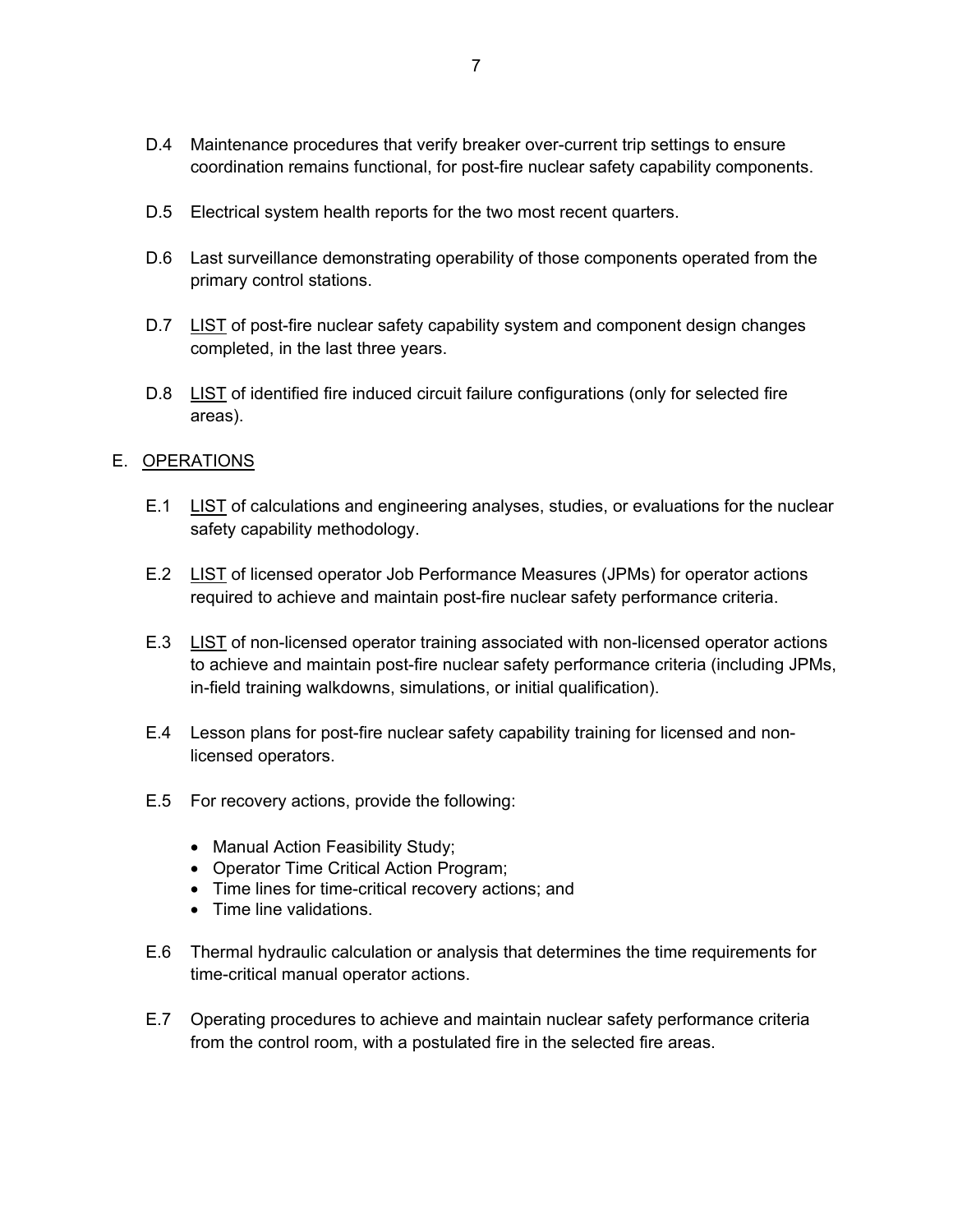- E.8 Operating procedures to achieve and maintain nuclear safety performance criteria from outside the control room, with a postulated fire in the control room, cable spreading room, or any area requiring recovery actions (other than recovery actions performed in the control room or primary control stations).
- E.9 For safe shutdown equipment and tools, provide the following:
	- Procedure for inventory and inspection; and
	- Most recent inspection and inventory results.
- E.10 LIST of procedures that implement Cold Shutdown Repairs.
- E.11 For Cold Shutdown Repairs, provide the following:
	- Procedure for inventory and inspection (i.e., needed tools, material, etc.); and
	- Most recent inspection and inventory results.
- E.12 For Radio communications, provide the following:
	- Communications Plan for firefighting and post-fire safe shutdown manual actions;
	- Repeater locations;
	- Cable routing for repeater power supply cables;
	- Radio coverage test results; and
	- Radio Dead Spot locations in the plant.
- E.13 Environmental and habitability evaluations for post-fire operator actions (temperature, smoke, humidity, SCBAs, etc.).

### F. ADMINISTRATIVE CONTROL, OVERSIGHT, AND CORRECTIVE ACTION PROGRAMS

- F.1 Corrective actions for fire-induced circuit failures (including but not limited to NRC IN 92-18), both single and multiple spurious actuations (only for selected fire areas).
- F.2 Corrective actions associated with operator actions to achieve and maintain post-fire nuclear safety performance criteria.
- F.3 Self-assessments, peer assessments, and audits of fire protection activities for the last three years.
- F.4 Self-assessments, peer assessments, and audits of post-fire nuclear safety capability methodology for the last three years.
- F.5 LIST of open and closed condition reports for the fire protection system for the last three years.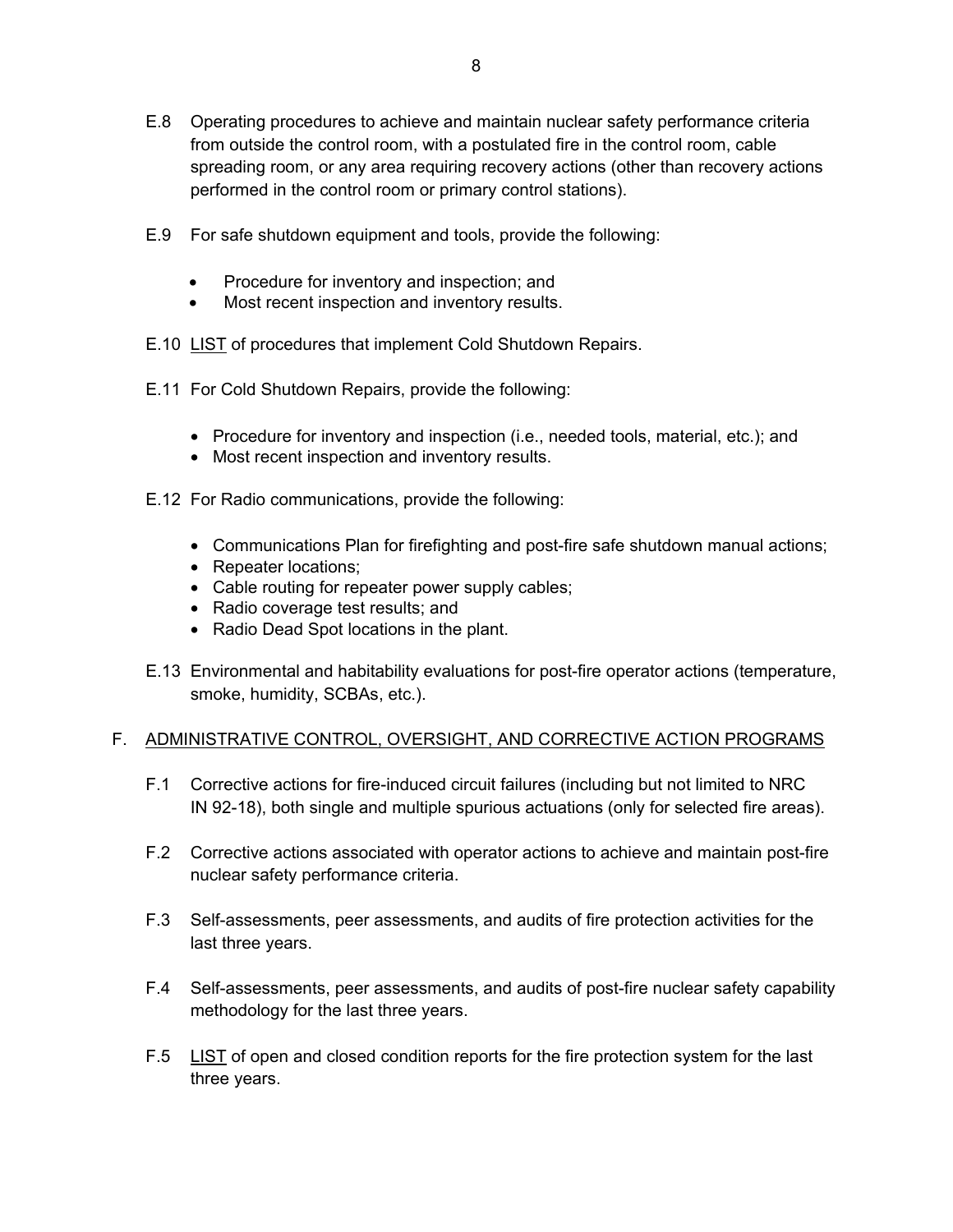- F.6 LIST of fire event analysis reports for the last three years.
- F.7 LIST of open and closed condition reports for emergency lighting units for the last three years.
- F.8 LIST of open and closed condition reports for post-fire nuclear safety capability issues for the last three years. This includes issues affecting the nuclear safety capability analysis, fire hazards analysis, NFPA 805 design basis, fire risk evaluations, plant change evaluations, post-fire operating procedures and/or training, timeline evaluations for operator actions, and supporting engineering evaluations, analysis, or calculations.
- F.9 LIST of procedures that control the configuration of the fire protection program, features, and post-fire nuclear safety capability methodology and system design.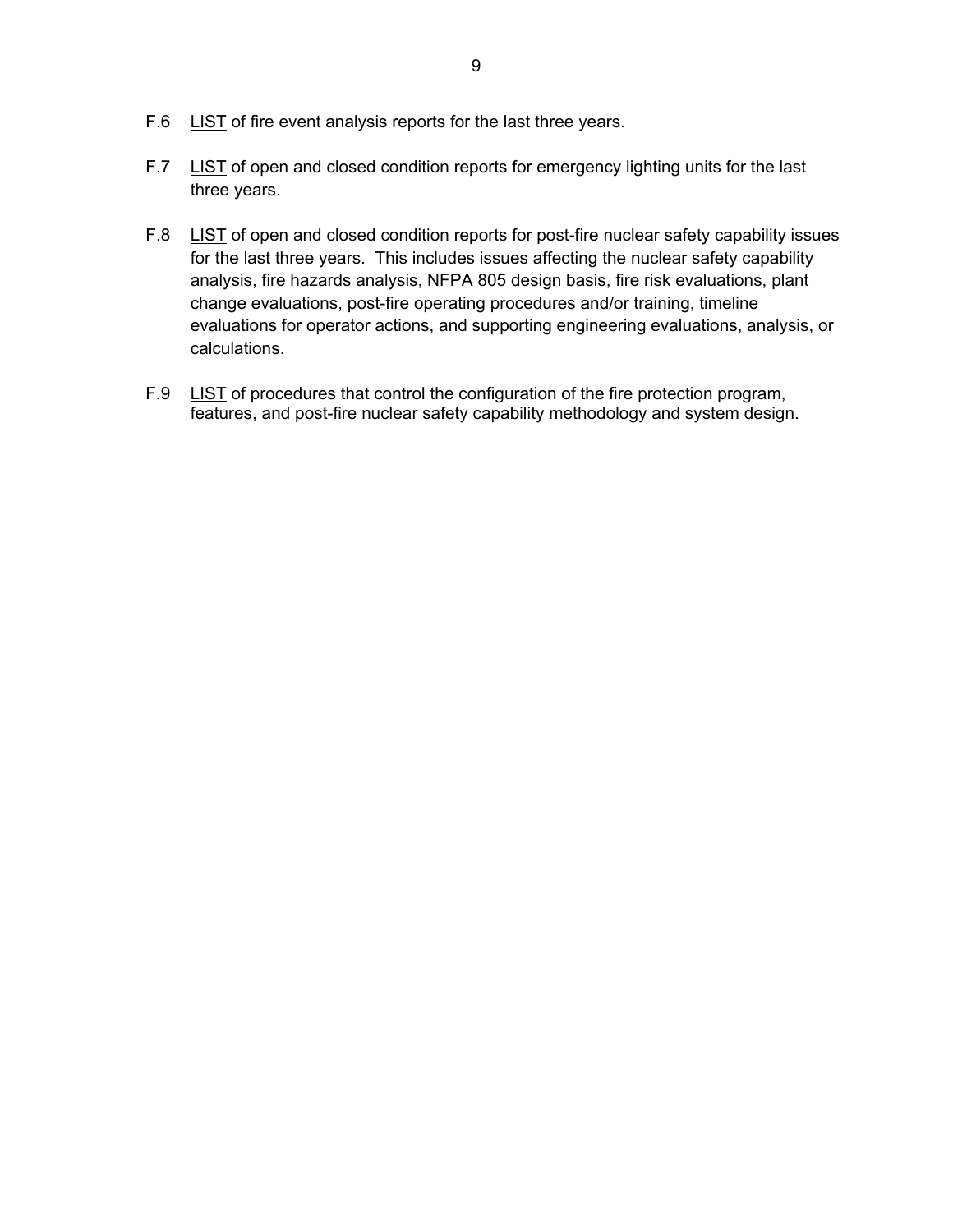# **MITIGATING STRATEGIES SUPPORTING DOCUMENTATION**

Mitigating Strategies Supporting Documentation

#### G. 10 CFR 50.54(hh)(2) MITIGATING STRATEGIES DOCUMENTS

- G.1 LIST of all changes to regulatory commitments made to meet the requirements of Title 10 of the Code of Federal Regulations (10 CFR) 50.54(hh)(2).
- G.2 LIST of procedures and guidelines that were revised or generated to implement the mitigating strategies. These could be extensive damage mitigation guidelines (EDMGs), severe accident management guidelines (SAMGs), emergency operating procedures (EOPs), abnormal operating procedures (AOPs), etc.
- G.3 A matrix that shows the correlation between the mitigation strategies identified in Nuclear Energy Institute 06-12, Revision 2, "B.5.b Phase 2 & 3 Submittal Guideline," issued December 2006, and the site-specific procedures or guidelines that are used to implement each strategy.
- G.4 LIST of engineering evaluations or calculations that were used to verify the engineering bases for the mitigating strategies.
- G.5 Piping and instrumentation diagrams (P&ID) and legend list or simplified flow diagrams for systems relied upon in the mitigating strategies. These could be the type used for training (C-size paper drawings).
- G.6 LIST of modification packages or summary descriptions of modifications with simplified drawings, for necessary facility changes to implement the mitigating strategies.
- G.7 LIST of routine tests, surveillances, and preventive maintenance for equipment and tools needed to implement 10 CFR 50.54(hh)(2) strategies.
- G.8 For equipment and tools needed to implement 10 CFR 50.54(hh)(2) strategies, provide the following:
	- Procedures for inventory and inspection; and
	- Most recent inspection and inventory results.
- G.9 LIST of 10 CFR 50.54(hh)(2) strategies, if any, which have implementing details that differ from that documented in the submittals or the safety evaluation reportH.10 Site general arrangement drawings that show the majority of buildings and areas referenced in 10 CFR 50.54(hh)(2) documents (C-size paper drawings and electronic copy).